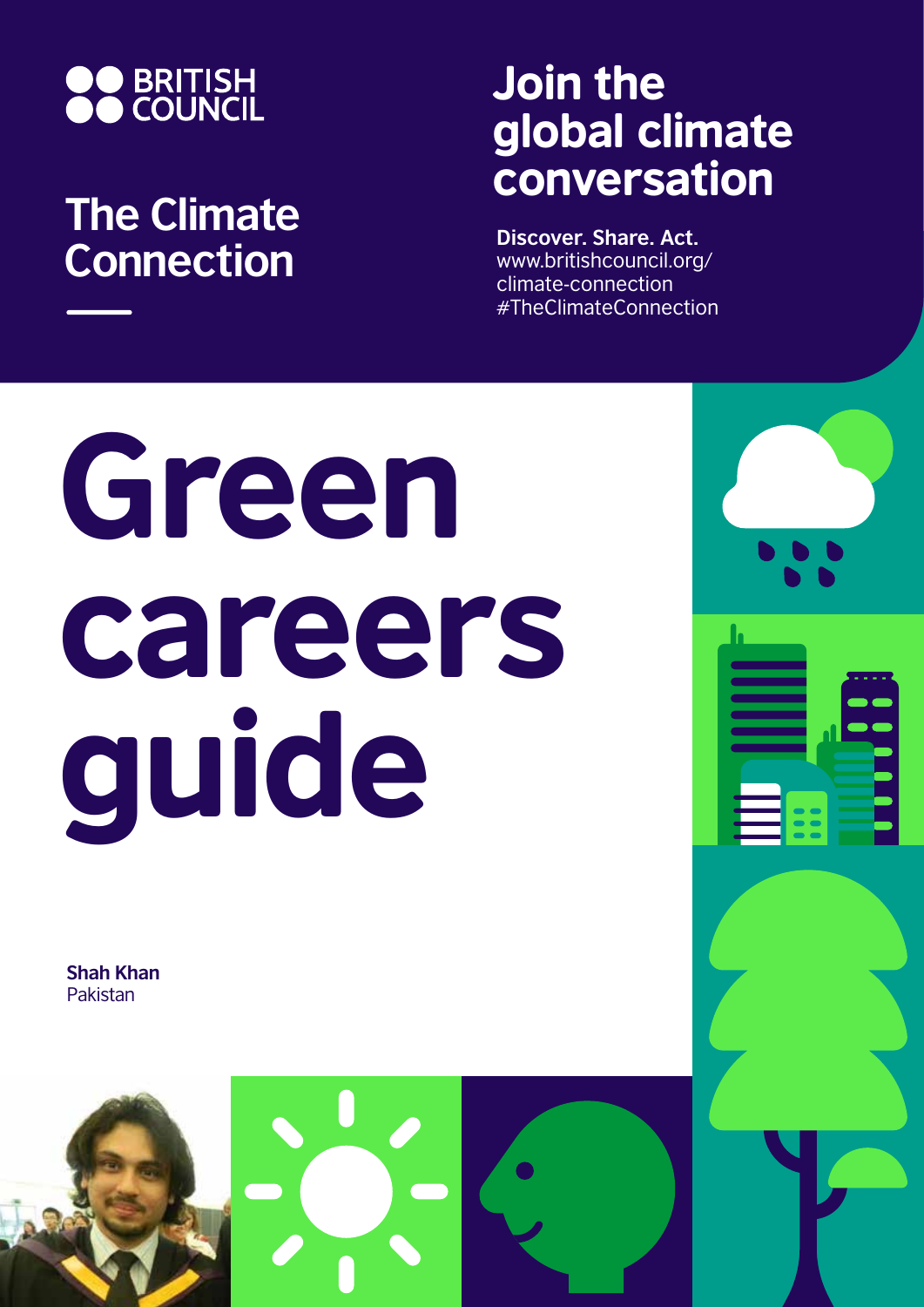### Shah Khan Pakistan



#### **What did you study?**

BEng Electrical and Electronic Engineering (University of Manchester)

Master in Advance Control and System Engineering (University of Manchester)

#### **What inspired you to study your subject at university and to work in the green industries?**

I was inspired by the facilities of electrical and electronic engineering in Manchester University and the subjects taught there are second to none. It was a very sensible choice of mine to study in Manchester University because I liked the approach the university takes to my course.

University of Manchester has a very strong school of engineering, and I wanted to study under the guidance of best minds in the country. Also, the university has a vast alumni network which helped me maximizeopportunities while still in school. I believe professional and personal values should align. This can be achieved when a person makes working a green job a part of his/her green lifestyle.

My first tryst with green industry was in my university years, where I was introduced to Solar energy techniques. Over the years, increased awareness about sustainability has led me to make environmentally conscious life choices. The concern about the environmenthas motivated me to focus my energy around green solutions, thus inspiring me to work in the green industry.



#### **Why does climate change matter?**

As our population has grown dramatically over the past hundred years, the planet's ability to handle all of our needs has come under stress.

I firmly believe that with ingenuity, technology, management and care, we can develop a renewable resource-based economy that can provide for all of us without destroying the planet. But a sustainable economy requires that we recognize our impact on the planet and learn to manage that impact. That requires science, engineering, management and a willingness to deal with reality.

#### **How did your studies help you get into the career you're in today?**

This reason may be a given. Undergraduate and post-graduate degrees helped me build upon my experience and broaden my skill set, I was equipped with practical skills and knowledge. The education provided me with a solid foundation in engineering field. Studying in UK did not just enhance my conceptual knowledge making me

#TheClimateConnection www.britishcouncil.org/climate-connection

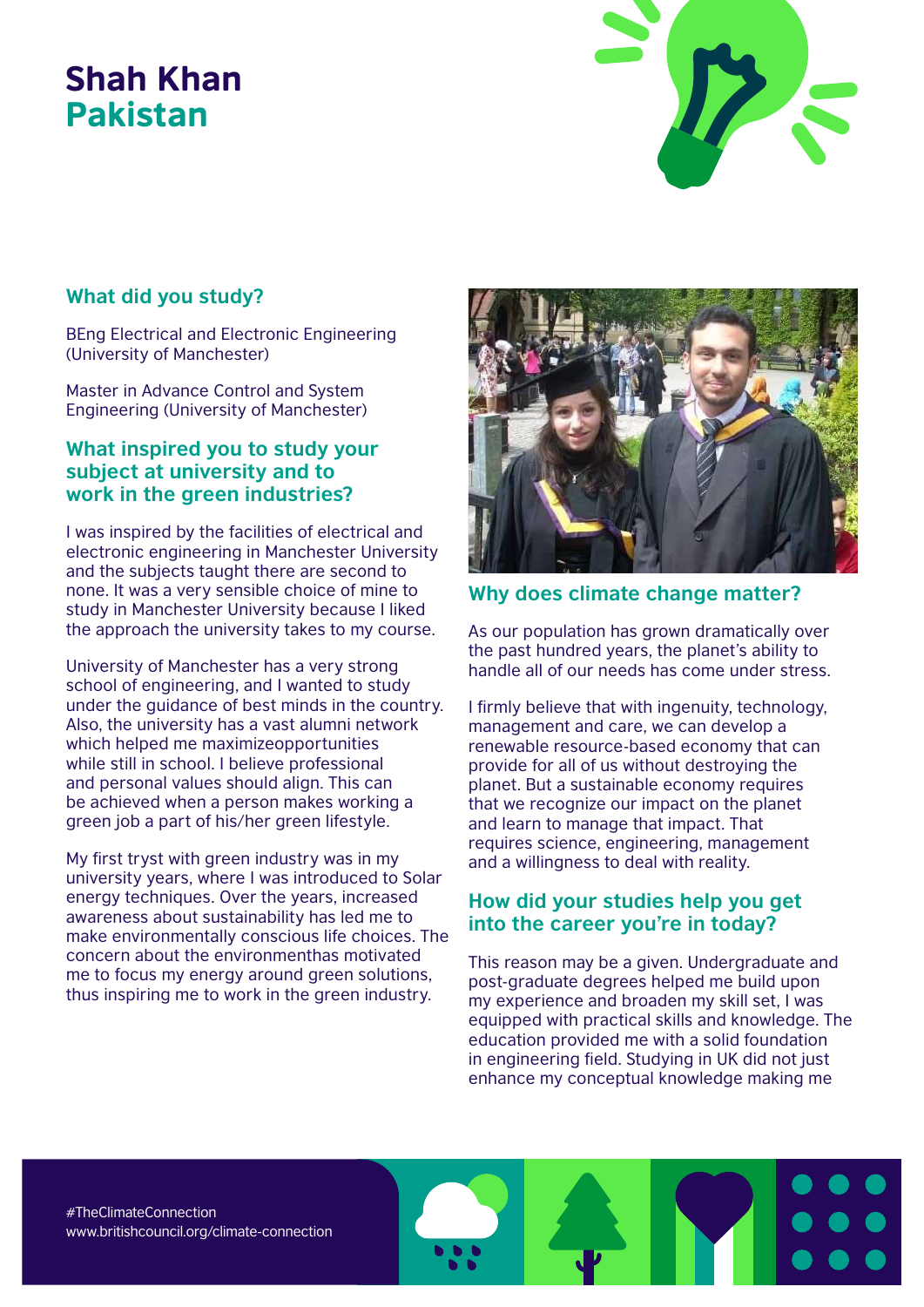

industry ready, it also gave me an opportunity to experience different cultures thus helping me in developing range of interpersonal skills that are necessary for today's workforce

#### **What other experiences and support have you had along the way?**

It's fair to say that my student years in University of Manchester have greatly shaped my personality. The UK experience helped me in gaining valuable knowledge and essential life skills.

I came back to Pakistan to use skill & education for betterment of my country. I started out as a lecturer in University of Punjab, tutoring final year students in their final year projects. After this, I transitioned in to core engineering field. I worked as a Lead Engineer for Pakistani companies Like S.A.Hamid and Associated ,KKT and MNC Like ABB.

I went to perform multifaceted duties ranging from project management, research, consultancy services. I have worked in the urban environment of metro cities to the remote places places like kohat,mardan, moro, kotsamaba. I have worn so many hats with a professional approach, great proficiency and ease which can be attributed to my UK education that prepared me to adapt in changing environments and cross cultural experience.

#### **What do you do now – what does your role involve?**

I am currently working as a Technical Advisor in GIZ (German Development Cooperation)

#### **My main responsibilities in the role are as below:**

I am responsible for ensuring effective coordination among the Ministry of Energy (MoE), Power Division, National Energy Efficiency and Conservation Authority (NEECA) and selected cities admiration (e.g. metropolitan corporations, development authorities etc.)

I have developed operational plan which involves identification and implementation of low investment Energy Efficiency (EE) measures in selected cities (administration buildings, school, hospitals, streetlights, water supply and sanitation)

I am also responsible for organizing information exchange events in close coordination with cities administration and relevant association (e.g. association of local governments) and (e.g. roundtable meeting(s), workshops. seminars etc.); development of promotional and knowledge sharing material on EE best practices in partner cities with Pakistan German Renewable Energy Forum (PGREF)

#### **What exciting projects have you been involved in?**

As a lifelong learner, with a desire to experience new things, I have worked on diverse projects in my career so far to broaden my understanding of engineer field. Beginning the career with lecturingfinal year students of an Engineer College, I went on to workon 8MW steam turbines as an Assistant Manager in Chaudhary Sugar Mills.

#TheClimateConnection www.britishcouncil.org/climate-connection